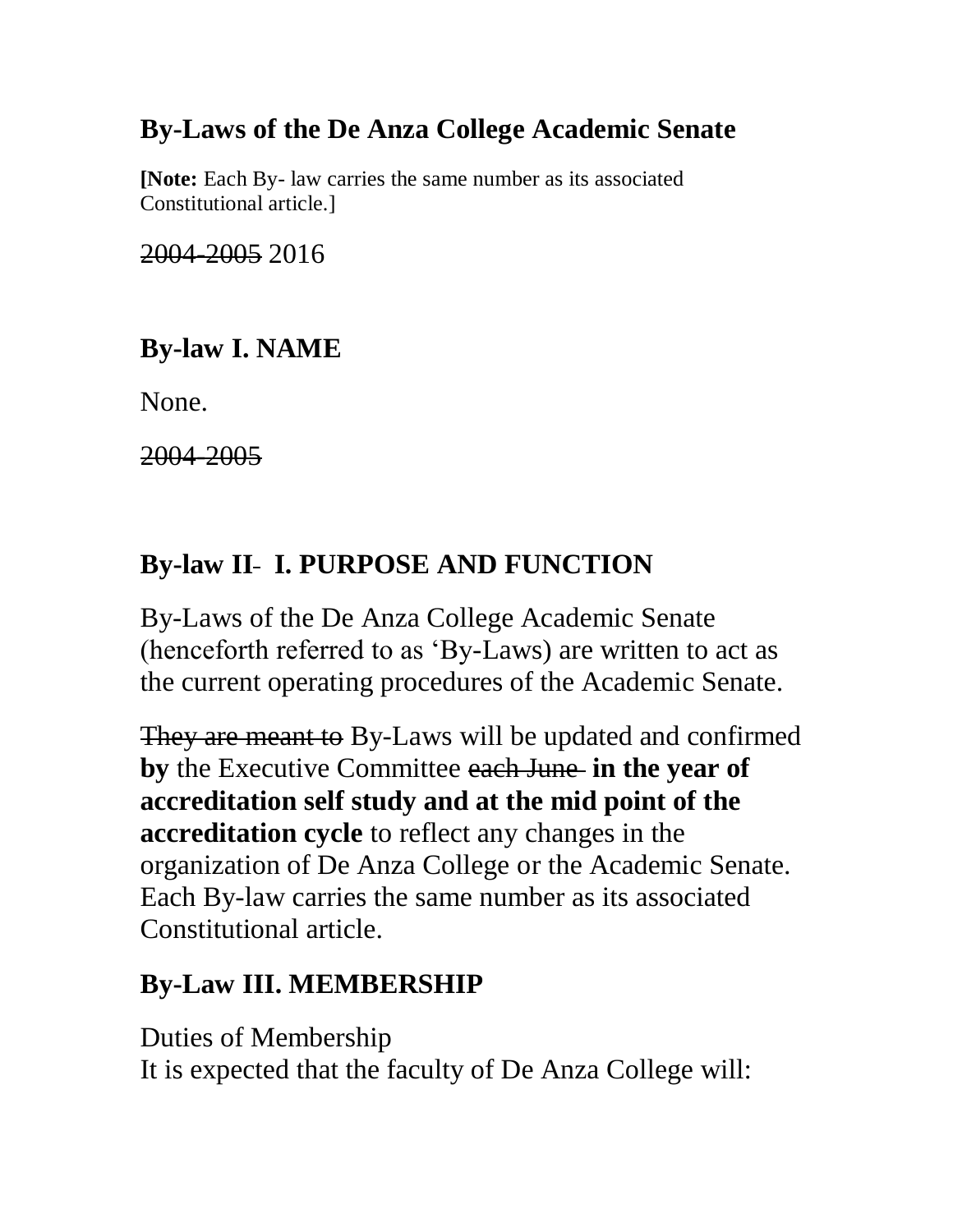- support the officers and elected representatives of this organization **the De Anza Academic Senate** through informed suggestions, recommendations, feedback**,** and voting on issues under discussion
- initiate recommendations and suggestions to the officers and elected representatives that will **aimed at** improve **improving** the educational welfare of our **De**  Anza's students and the professional growth of  $\theta$ ur **the** faculty
- fulfill their professional obligations as a member **members** of the Academic Senate
- pay dues to the organization

## **By-law IV. DUES**

The dues for this organization are \$3/contract \$5 per contract month for faculty. Faculty can arrange for a payroll deduction of dues by completing the appropriate form (which can be obtained from the Executive Secretary) or may simply write a check to the Academic Senate **for \$50 once per year**.

## **By-law V. OFFICERS**

### Released Time

The District and College have temporarily reduced the released time from 1.5 to 1.3. for **provides in the vicinity of 1.5 FTEF** for use by the Officers of the Academic Senate. **1.0 of this amount is guaranteed through the faculty contract.** Specific release **released** time for each Officer varies based on the load factor variables in the regular faculty load of the person holding the office. The split is approximately one half of the total released time for the president, one third of the total released time for the vice president, and one sixth of the total released time for the executive secretary. The President gets more released time than the Vice President who gets more than the Executive Secretary.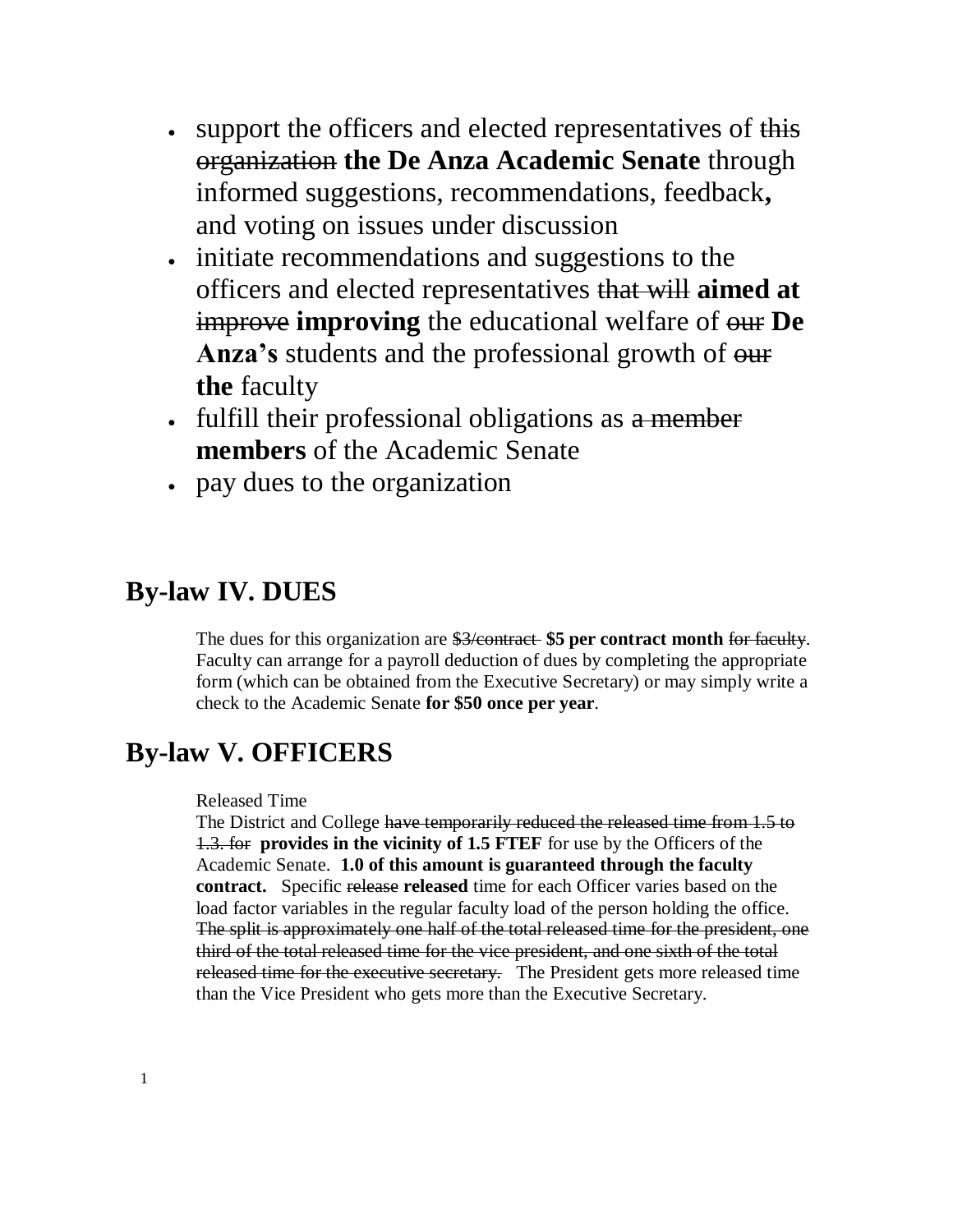Summer Stipend

A budget for paying Officers **The college provides a \$6,000 summer stipend for the officers as a group** to be available during the months of July and August **and to provide a predictable on campus presence for faculty, administrators, and members of the public.** The stipend shall be split between **among** the Officers based on the time they will provide to service. Typically, the split is equal shares. For summer 2004 the split is:

President \$2000 Vice President \$2000 Exec. Sec. \$2000

## Meetings **and special empowerments**

For the 2004-2005 **During** the academic year, the Senate officers will meet **twice per week, typically** each Monday from 1:30 pm **to** 2:30 pm and Wednesday from 1:30 **to** 2:30 pm for planning purposes. **The officers will meet in the summer as appropriate to tasks, projects, and other meetings. The officers have the authority to recruit and confirm faculty for committees that need to meet before the beginning of the fall quarter. The officers may appoint themselves to committees, especially in cases where delaying in order to recruit would be problematic.**

## Duties of the President **Duties of the President**

The President serves as the chief executive officer of the Academic Senate and the Executive Committee and as such has the following responsibilities:

- Prepare an agenda for and preside over all meetings of the Academic Senate and Executive Committee
- Supervise all affairs of the Academic Senate
- Execute such plans and policies as the members of the Academic Senate or Executive Committee may have authorized, directed or approved
- Maintain a list of current members of the Executive Committee. Inform Division Deans of the need for division Senators or in the event that Senators miss 4 or more meetings in a quarter
- Attend the following committee meetings
	- Board of Trustees
	- College Council
	- Chancellor's Advisory Committee
	- Joint Development Group **Academic and Professional Matters Committee**
	- Classified Senate
	- Dean's Council
	- State Plenary sessions
- Prepare and present for approval to the Executive Committee an annual budget for the Academic Senate **College B funds** at the beginning of each fall quarter
- Make recommendations on behalf of the Academic Senate to the Governing Board with respect to academic and professional matters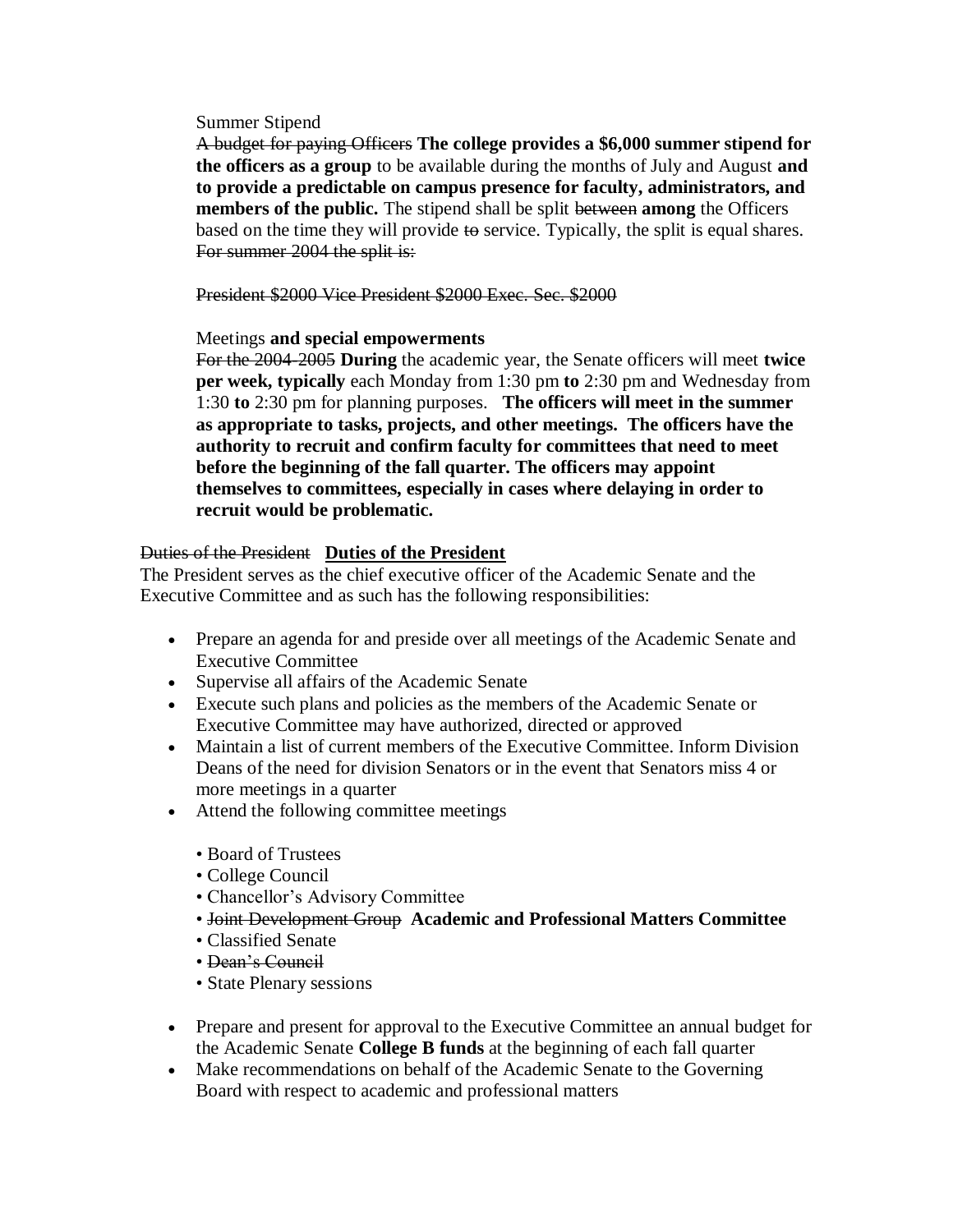- Represent the Academic Senate at District and College functions
- Act as co-chair of the Campus Budget Committee and attend District Budget committee meetings (or assign a designee)

## Duties of the Vice President **Duties of the Vice President**

The primary function of the Vice President is to assume**,** in the absence or at the request of the President**,** the duties of that office. In addition, the Vice President has the following responsibilities:

- Assist the President in agenda building
- Monitor the list of committees needing faculty representatives and recruit faculty to serve on committees
- Present faculty names for confirmation to committees in conjunction with the Diversity Coordinator and the Tenure Review Coordinator present faculty for confirmation to committees
- Perform other duties as requested by the President or the Executive Committee
- Attend State **the** Plenary Sessions **of the Academic Senate for California Community Colleges**

## Duties of the Executive Secretary **Duties of the Executive Secretary**

The primary function of the Executive Secretary is to maintain an ongoing record of discussions and actions of the Executive Committee. In addition, the Executive Secretary has the following responsibilities:

- Act as Treasurer for the Academic Senate including:
	- which means depositing dues,
	- paying bills,
	- balancing the checkbook, and
	- reporting to the Executive Committee on the checkbook balance at the end of each quarter **in October and in January**
- Maintain (or supervise) as current the Academic Senate's web page
- Act as Editor of the Academic Senate Newsletter to be published at least quarterly
- **Maintain the College Courses Into Disciplines and FSAs Report, update the report annually, and preside over a confirmation of the report by all faculty input and Executive Committee approval every three years. Additionally, provide training for faculty and administration on assigning courses, attend ASCCC plenary sessions on minimum qualifications, and monitor changes and proposed changes to the state minimum qualifications for faculty and administrators.**
- Attend State Plenary Sessions **the plenary sessions of the Academic Senate for California Community Colleges**

## Removal from Office **Removal from Office**

A recall election to remove an officer from office may be called by the Executive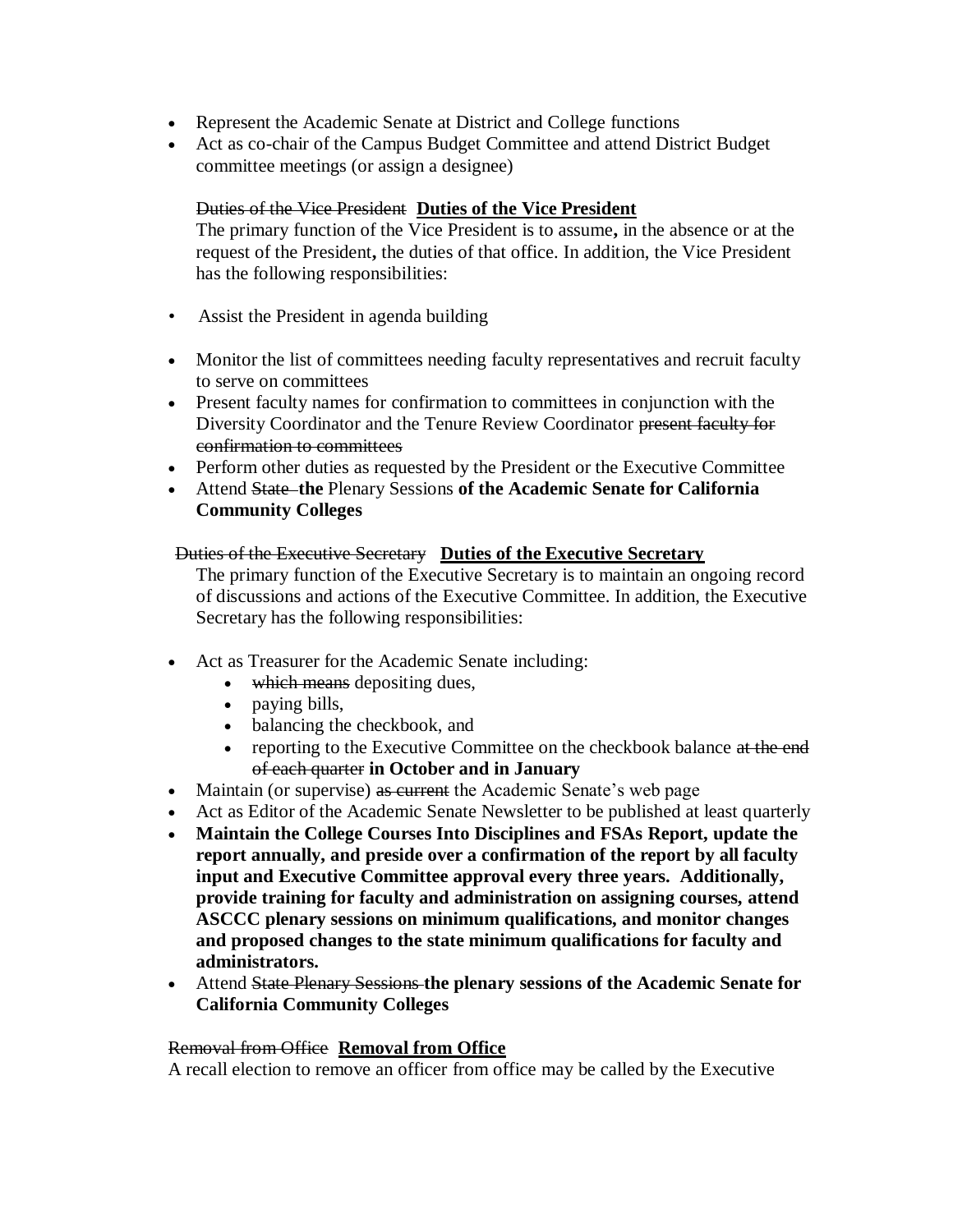Committee at any time during an officer's term by a petition signed by two-thirds  $\omega$ the **of the active members of the** Executive Committee. membership.

## **By-law VI. THE EXECUTIVE COMMITTEE**

The Executive Committee of the Academic Senate meets each Monday during the academic year from  $2:30 - 4:30$  with the exception of holidays, the first week of class**,** and Finals week. The agenda **Agendas** for the Executive Committee **meetings** is are **normally** distributed every **the** Wednesday **or Thursday**  afternoon **prior to an Executive Committee meeting the following Monday**. **In all cases, agendas are distributed prior to 2:30 PM on Fridays prior to Executive Committee meetings the following Monday.** Items to be included on the agenda or in the agenda packet for Senators must by in the possession of the President by noon on Wednesday.

A quorum is considered present at Executive Committee meetings if there is 1 person more than half the sum of division confirmed Senators and Officers present.

## **Duties of the Executive Committee**

As members of the Executive Committee, the Officers and Senators have the following responsibilities:

- Know the Constitution of the Academic Senate
- Carry our the purpose and function of the Academic Senate as a whole as outlined in Article II of the Constitution
- Recommend and make policies and decisions for the Academic Senate which are consistent with the Constitution
- Review current policies and procedures initiated by the College and District, and make recommendations for changes in these as necessary as outlined in Section 3 of Article II of the Constitution
- Deliberate and act  $\theta$ **f** on all proposals and matters of concern to the collective and individual membership of the Academic Senate
- Maintain a strong liaison with the Foothill College Academic Senate, the Faculty Association, the Classified Senate, the De Anza Student Body Senate and College and District administration, as well as with such regional, state, and national organizations that are deemed important and relevant to De Anza College and its faculty
- Be responsible for confirming all faculty to all committees
- Review and approve the annual **Academic Senate College B** budget presented by the President by October 15 of each year.
- Review, at least quarterly **semi annually**, the expenses/revenues of the Academic Senate **private dues account at Chase Bank** as presented by the Executive **Secretary**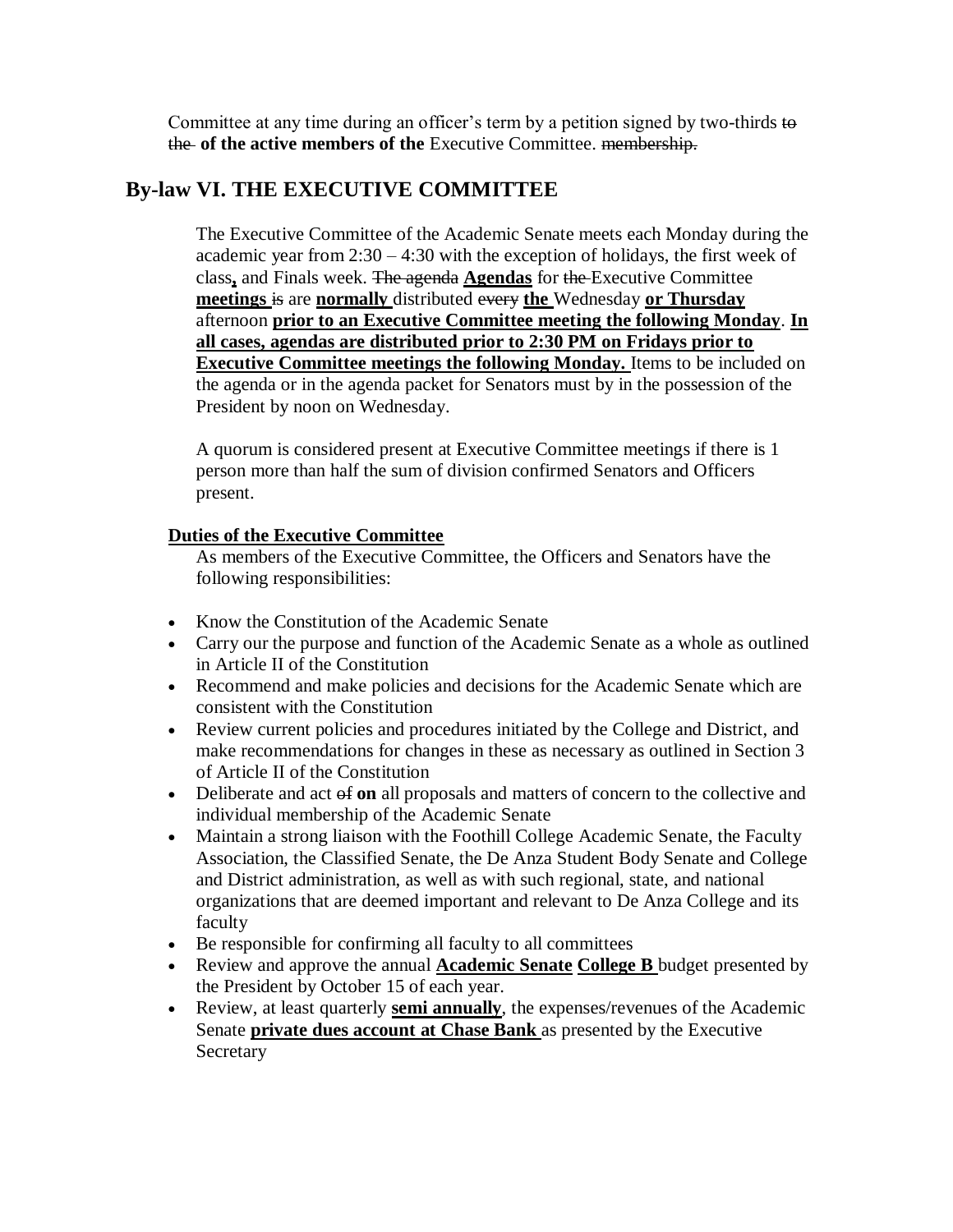## **Duties of Senators**

In addition to representing the interests of their division's faculty, Senators have the

following responsibilities:

- Attend all meetings of the Executive Committee. Teaching schedules should be such as to allow attendance for the full meeting time. Notify the President when not attending an Executive Committee meeting
- Bring their division's faculty concerns or recommendations to the Executive **Committee**
- Communicate to their division's faculty, on a weekly basis, the discussions and actions of the Executive Committee
- Serve, as needed, on at least one other College or District governance committee
- Assume a leadership position with regard to academic issues within their division

## Associate Membership **(non voting)**

The people holding the following positions are granted associate membership on the Executive Committee:

- Vice President of Instruction (or designee)
- Classified Senate President (or designee)
- De Anza Student Body President (or designee)
- Faculty Co-chairs of Decision Making Teams (Currently three Planning and Budget

Teams and the Campus Budget Team)

## **By-law VII. ELECTIONS**

Nominating and Election Committee **Nominating and Election Committee**

A Nominating and Election Committee (NEC) will be formed no later than the sixth week of winter quarter each year. The NEC will consist of a chairperson and two members (all chosen from the Executive Committee membership). Neither officers nor persons running for office shall be members of the NEC. The NEC has the following responsibilities:

- put out an invitation to all faculty to run for office or nominate another faculty member to run.
- contact nominated faculty to see if they are indeed interested in running
- accept Candidate Statements from faculty running for office (Statements must be

submitted to the NEC chairperson no later than May 1.)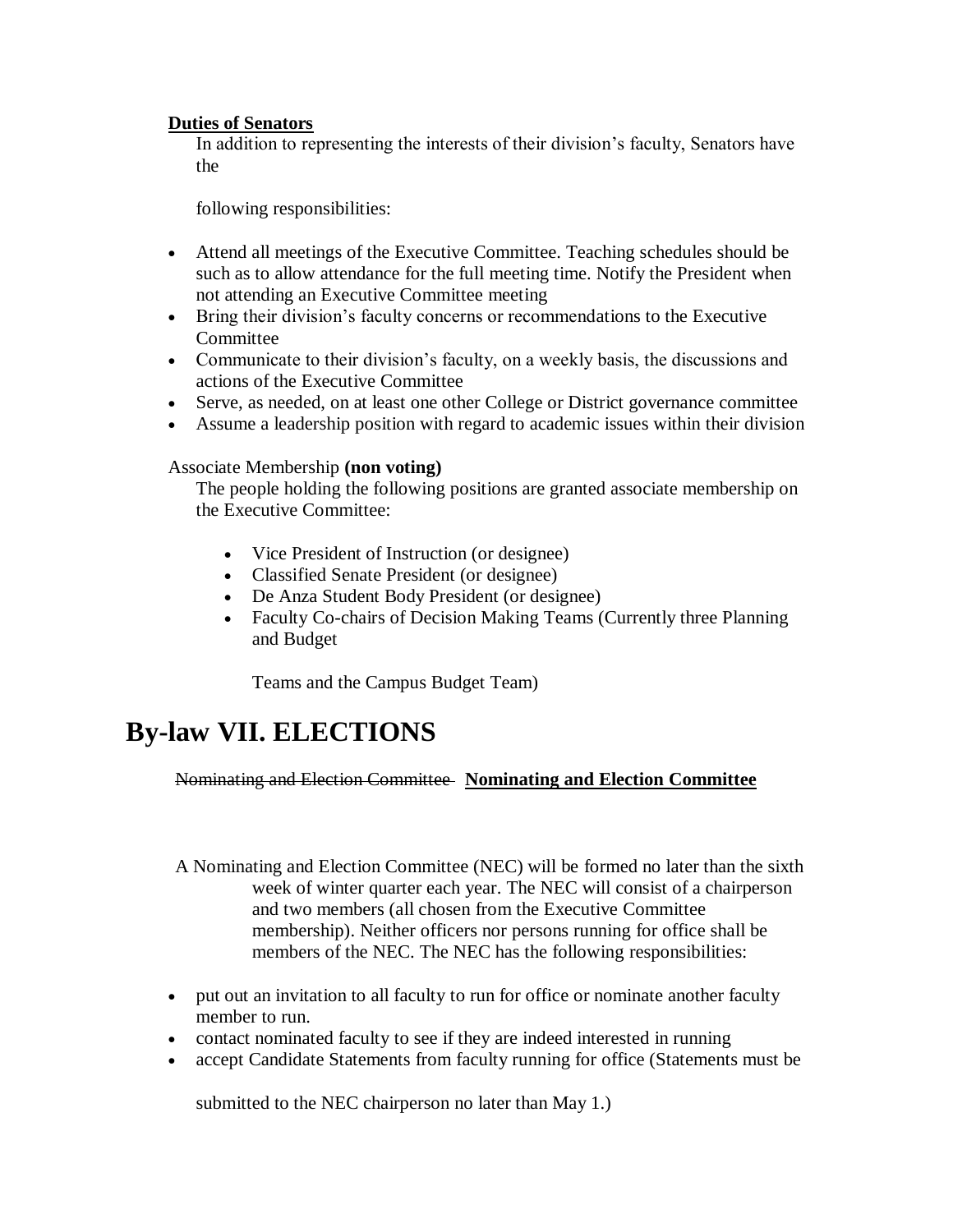request a list of full and part-time faculty from Human Resources at least 3 weeks

prior to the election date (Only faculty listed will be allowed to vote.)

- publish the official ballot with Candidate Statements no later than one week before election date
- arrange for faculty to supervise the election. (Neither officers nor persons running for office shall supervise the election.)
- count the ballots ASAP after the polls close and submit the results to the Executive Committee for certification by announcing the results
- keep ballots secure at all times

### **Campaigning**

Campaigning by and for candidates or other issues on the ballot is allowed as long as it is done at no cost to the college. and there is no **No** campaigning **is allowed**  at the election site on election days.

Faculty supervising the election may not campaign, make recommendations, or advocate for any individual or issues on the ballot. Election supervisors can provide faculty an information sheet (available at the poll) should they have questions.

### Election dates

Election of Officers shall occur in May. An election poll shall be open and supervised

each day. Only faculty not running for office may supervise elections. Installation of Officers

The installation of Officers shall occur by way of introduction to the Executive Committee at the last meeting of spring quarter.

## **By-law VIII. COMMITTEES**

Academic Senate sub-committee, ad-hoc committees, task teams

## Campus Decision making teams

Decision making at De Anza is done via four (4) Planning and Budgeting Teams, a Campus Budget team and a College Council. The Academic Senate appoints a co-chair (these are two year terms) to the following decision making teams:

- Instructional Planning and Budgeting Team
- Student Services Planning and Budgeting Team
- Workforce Planning and Budgeting Team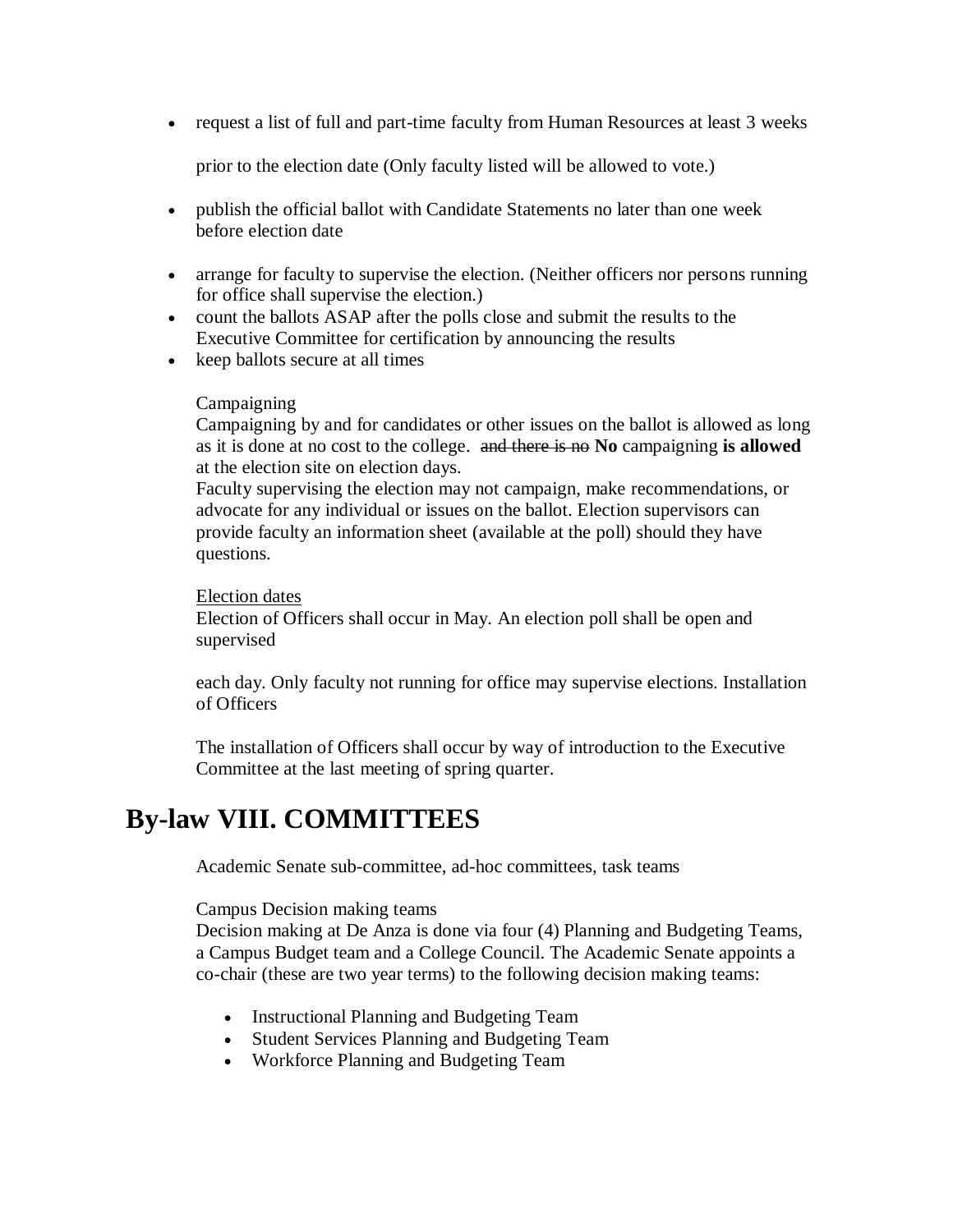The President of the Academic Senate serves as co-chair of College Council.

Duties of co-chairs

- attend all meetings of the team
- attend College Council meetings
- attend, when requested, Executive Committee meetings

• prepare agendas for team meetings with the respective Vice President represent, along with other team faculty, the position of the Academic Senate to their team

• report regularly **as requestd by the President** to the Executive

- Committee the discussions and decisions of their team
- report regularly to the Executive Committee any concerns they have about discussions and decisions of their team

Duties of faculty on committees • attend all meetings of the team

• represent the position of the Academic Senate to their team

- when a faculty co-chair does not exist, report regularly to the Executive
- Committee the discussions and decisions of their team

• report to the Executive Committee any concerns they have about discussions and decisions of their team

# **By-law IX. COMMITTEES**

None.

# **By-law X. OTHER**

Academic Senate Checkbook

The Academic Senate checking account is located at Washington Mutual, Chase Bank, 20573Stevens Creek Blvd., Cupertino, CA 95014. Only current Officers shall have signature authority on the checking account. Each June, current and incoming Officers shall sign new signature cards at Washington Mutual.

Standing contributions

The Academic Senate will contribute, each October, a sum of \$500 from the checkbook

to the Contingency Fund administered by the Financial Aid department.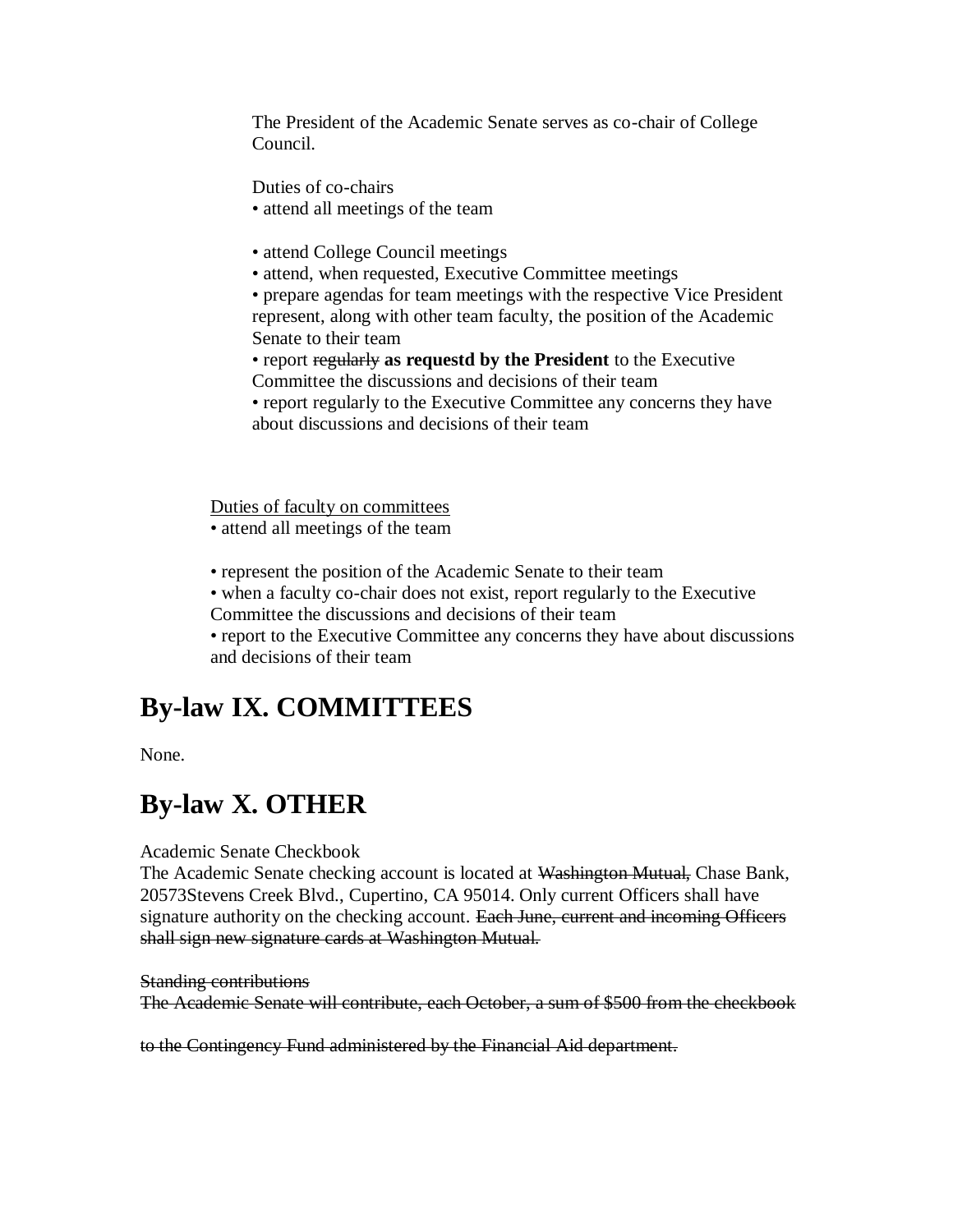#### Senate Scholarships for students

In order to fulfil the following resolves from a Spring 2002 resolution,

"Be it further resolved, that a review committee established by the Financial Aid Office consisting of De Anza College faculty and at least one officer/senator of the Academic Senate make the decision as to whom to award the scholarships and,

Be it finally resolved, that the De Anza College Academic Senate fund the scholarships at a rate of at \$2000 per year until such time as the endowment fund has sufficient funds to pay the scholarships and then continue to contribute to the endowment fund at a rate of at least \$2000 per year."

The Academic Senate will also contribute to the endowment fund each quarter the amount that it would normally spend on meeting refreshments, currently \$500 per quarter.

Each fall quarter the Executive Committee of the Academic Senate will identify at least one member to be on the review committee and notify the Financial Aid Office of that person's name and the Executive Secretary of the Academic Senate will write a check from the Academic Senate checkbook to either fund the scholarships outright or to the endowment fund at the FHDA foundation. Further, the Academic Senate should continue fundraising to increase the endowment fund so that the current scholarships can be funded and additional scholarships added.

State dues **Academic Senate for California Community Colleges (ASCCC) Dues** State dues are paid from the checkbook or the college account depending on what was approved by the Executive Committee for the year. The invoice comes from the State Academic Senate around January. **Annual ASCCC dues are paid by the college district from the Academic Senate B budget funds set aside for the purpose.**

#### General Education Review

Per a motion passed on April 22, 2002, the president of the Academic Senate shall assure that the following timeline is followed for the review of General Education Philosophy/Criteria and implementation.

- 1. The Winter quarter following each Accreditation visit, the Academic Senate will review, edit and/or confirm the General Education Philosophy/Criteria established in the last review. **begin a process of General Education review including a review of the General Education Philosophy/Criteria established in the last review and consideration of any new requirements or elimination of any requirements proposed since the previous review.**
- 2. Upon confirmation of the GE Philosophy/Criteria **and consideration of any proposed additions or deletions from current requirements**, the Academic Senate through the Curriculum Committee will make any necessary adjustments to the De Anza associate degree requirements so that catalog changes are in place no more than two years after the accreditation visit.